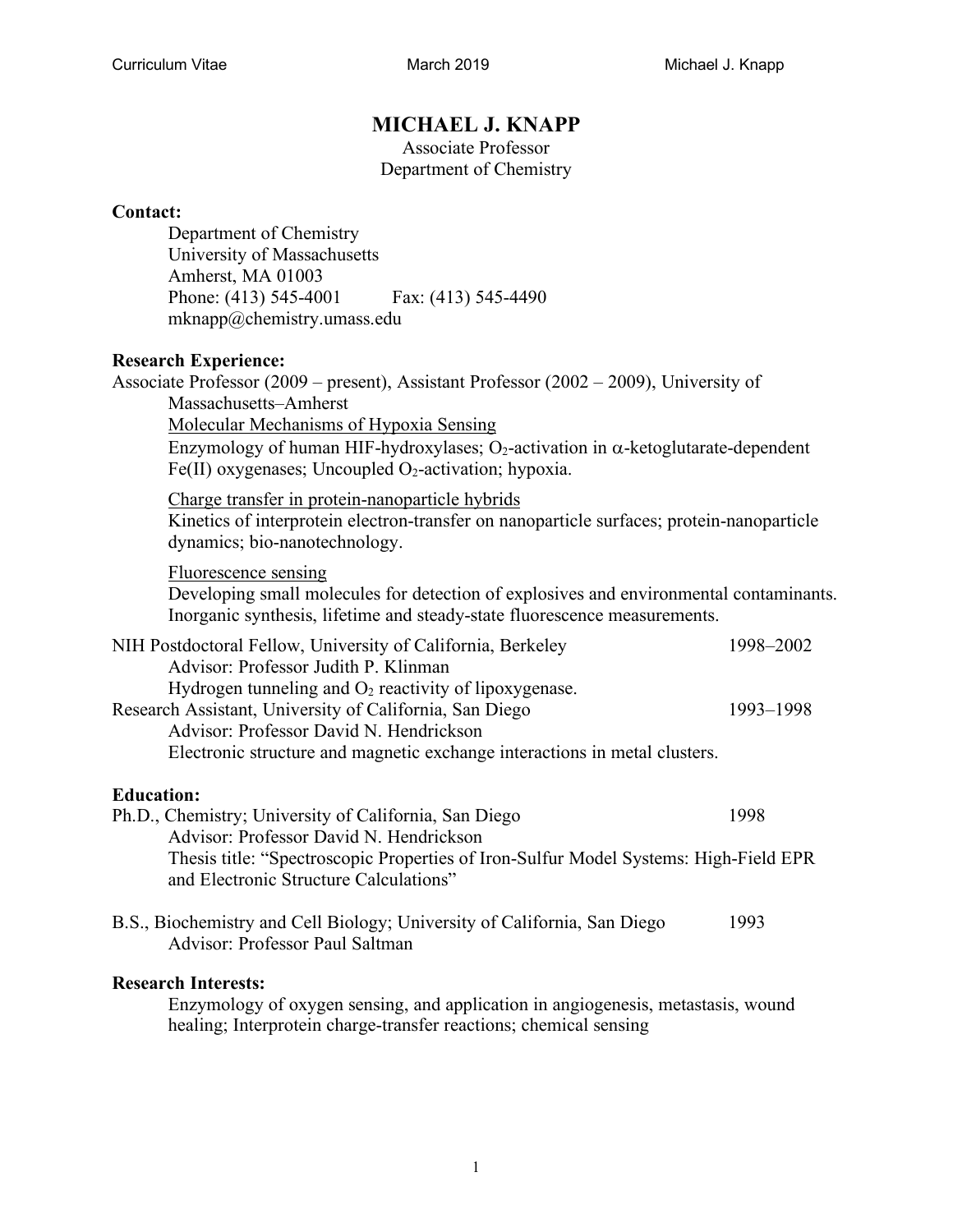Research Group Summary *Graduate students (all Ph.D. track)* Michael Mingroni (5/17 – present) Ran Duan  $(1/18 - \text{present})$ *Undergraduate students* Isabella Jaen Maisonet (2/17 – present) Owen Kuklinski (1/19 – present)

*Graduated students* Vanessa Chaplin (2018, PhD) Christina Martin (2015 PhD) Cornelius Taabazuing (2015 PhD) John Hangasky (2014 PhD) Serap Pektas (2013, PhD) Shannon Coates,(2011, PhD) Evren Saban, (2011, PhD) Breanne Holmes (2011, M.S.) Yuan-Han (Robert) Chen (2009, PhD) Adrienne Gilbert-Carver, (2009, PhD) Halil Bayraktar (2008, PhD) Meaghan Germain (2008, PhD)

### **Teaching Experience:**

University of Massachusetts, Amherst 2002 – present *Undergraduate:*  General Chemistry; Honors General Chemistry Descriptive Inorganic Chem – lab and lecture Inorganic Chemistry – lab and lecture FFYS: Chemical Technol. Amer. Indians FFYS: Nuclear Chemistry Peer-Led Team Learning for GenChem

Undergraduates Nayana Thimmiah (BS honors thesis, 2018) Alexandra Barbato (BS honors thesis, 2017) Michael McKeon (BS honors thesis, 2017) Meaghan Valliere (BS Honors thesis) Kate Liedell (2013, BS Honors thesis) Tyler ONeil (2013, BS Honors thesis) Geoff Ivison (2012, Hampshire College

Division III BA project) Jaqueline Dorhout (B.S. honors thesis, 2012) Tom Vargo, (B.S. honors thesis, 2006) Todd Ratacjzak (B.S. honors thesis, 2006)

*Graduate:*  Coordination Chem. Metals in Biology CORE Enzymology Journal clubs: EPR; Reaction Mechanisms; Bioinorganic chemistry; Zebrafish and Metalloenzymes

### **Awards and Memberships:**

Innovation Fellow, UMass, Fall 2016 NIH Postdoctoral Fellowship NIH Predoctoral Trainee Member, American Chemical Society Division of Inorganic Chemistry Division of Biological Chemistry

### **Reviewer for:**

*Funding Agencies:* NSF, NIH, ACS-PRF, Burroughs Welcome Fund *Journals: Inorg. Chem., Biochemistry, Trends in Biotech., PNAS, J. Am. Chem. Soc., Chem. Soc. Rev., Org. Lett., Photosynth. Res., Biochemistry, Chem. Commun. J. Inorg. Biochem.*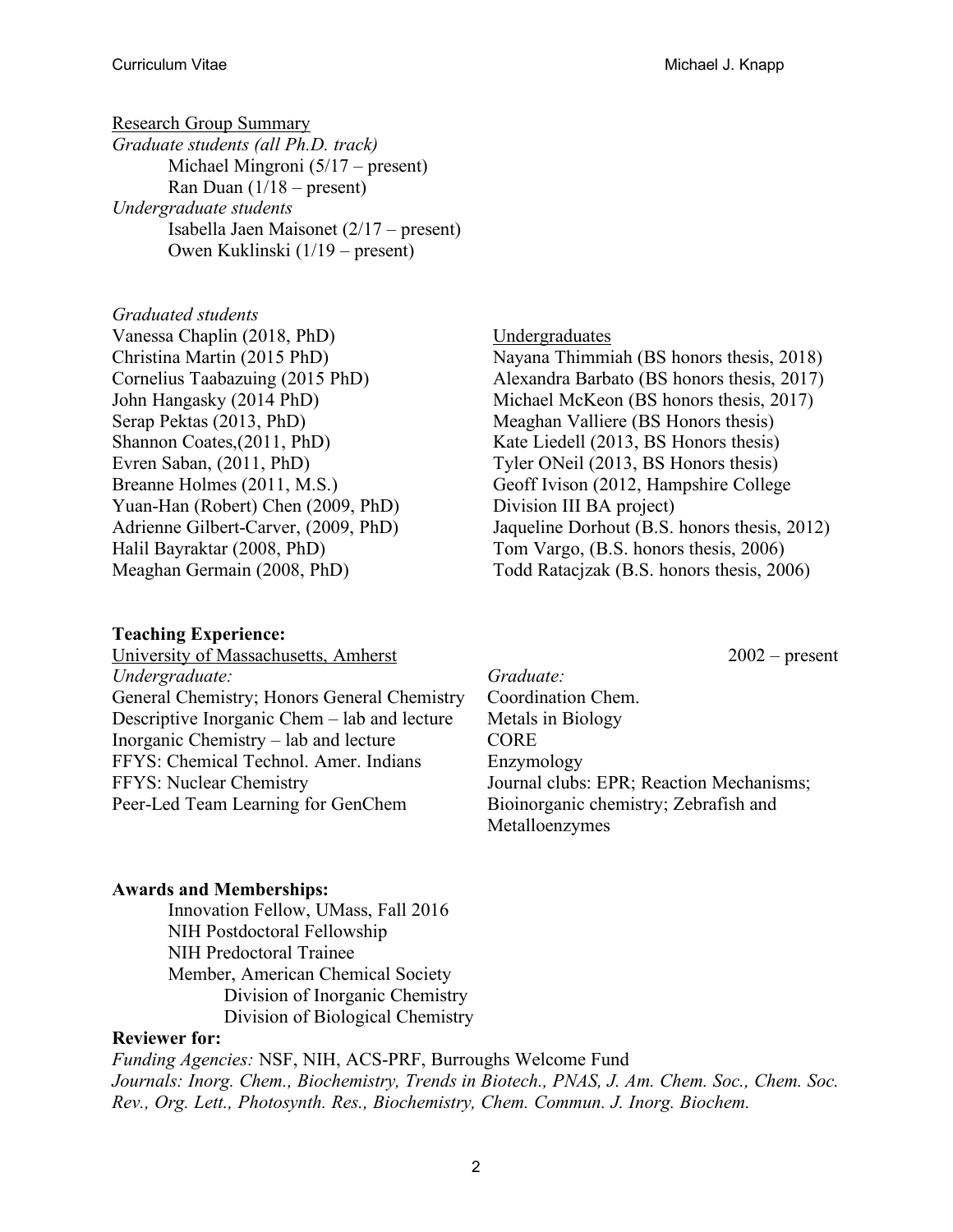## **Relevant University Service**

Integrative Experience (2012).

Led a team of faculty to develop a Chemistry curriculum that met a new University requirement using existing resources.

Undergrad Program Director (2013-2014; 2017-present)

Balanced Chemistry teaching schedules, faculty assignments, and ballooning student enrollments. Assigned students to TA appointments.

## Chief Undergrad Advisor, Chemistry (2014 – 2018)

Coordinated advising using existing resources. Participated in the Chemistry Curriculum Review and led the Chemistry Advising Study (2015) in support of student success, as part of Chemistry strategic planning; CNS Advising Task Force member (2015). Approve study-abroad course equivalencies for International study through the IPO.

Personnel Committee, Chemistry member (2014; 2016-present)

Involved with several tenure and promotion cases over this period.

Chair or member of several faculty/staff searches.

Chemistry-Biology Interface, executive committee member (2014-present)

Interdepartmental Campus Safety Committee, member (2016-2018)

## **Relevant Public Activity**

School Committee, Belchertown (2013- present; Chair, 2017-present) Elected public office. Oversight of budget and direction for the school district. This involves strategic planning, public relations, and building relationships with multiple constituencies.

## PTO Science night (2015-2017)

Organized the annual science activity night at my local elementary school. Involved a team of district teachers, parents, and the PTO. Serves 80+ attendee annually while nucleating STEM.

Chemistry Demonstration Show (2015-present)

Co-organizer of the annual Chemistry evening show for the UMass Chemistry department. Integrates small team of graduate students to lead hands-on activities. Serves 100+ attendees.

## **National Service**

Councilor, ACS-CVS (2017- ongoing) Elected to represent the local ACS section at national meetings.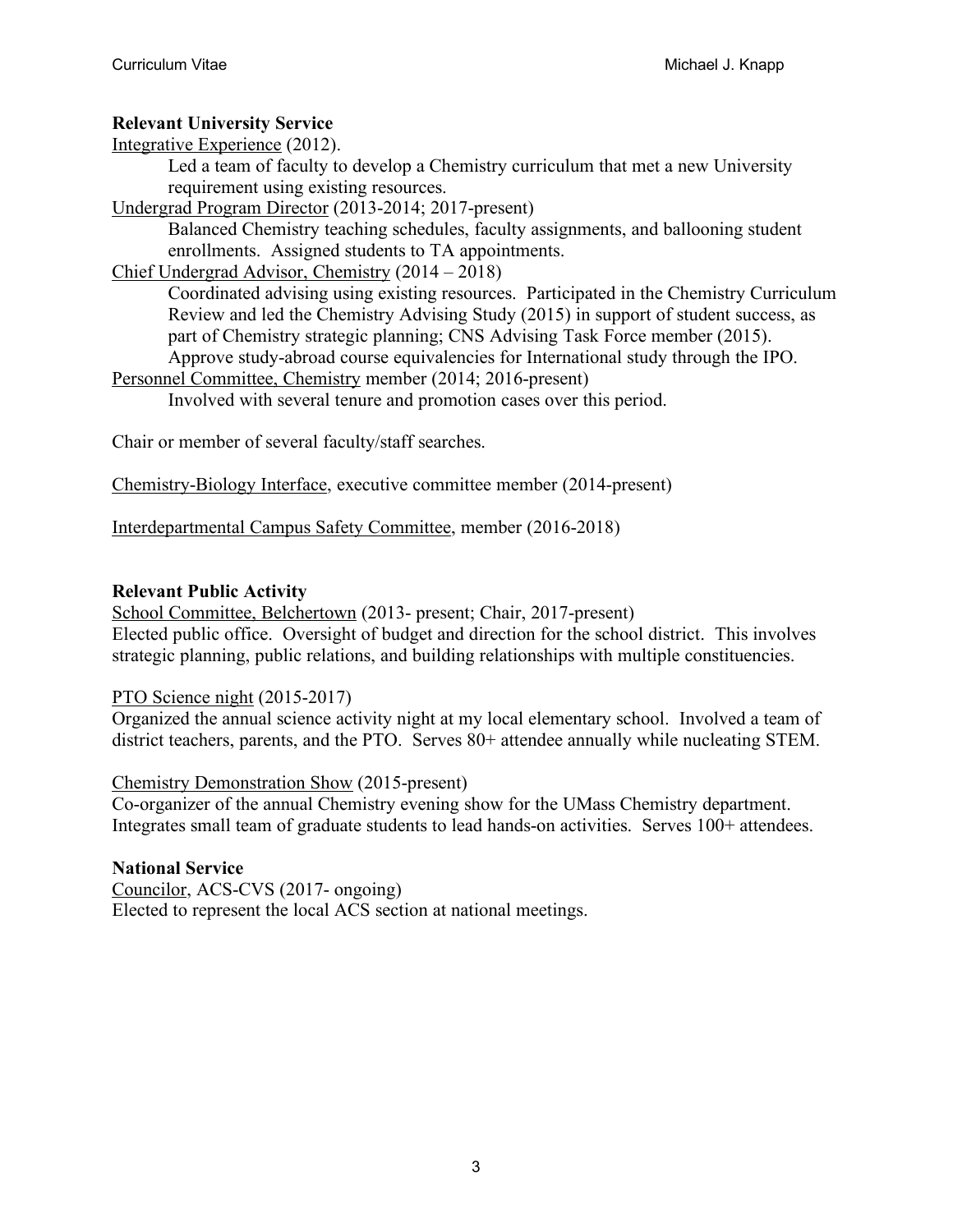### **Sponsored Research**

Active 2R01-GM077413-06 (renewal) Knapp (PI) 2015 – 2019 National Institutes of Health "Molecular Mechanisms of Hypoxia Sensing by the HIF-hydroxylases," \$1.1M (total) 4-years (\$190K direct, year 1)

Completed 1R01-GM077413 Knapp (PI) 2007-2012 National Institutes of Health "Molecular Mechanisms of Hypoxia Sensing by the HIF-hydroxylases," \$722K (direct)

Michael J. Knapp (PI) 2013 –2015 Rays of Hope (subaward) "Sulfur metabolites increase cancer risk by disrupting the HIF pathway" \$ 25,000 total

Michael J Knapp, PI  $08/13 - 07/13$ Proctor and Gamble, "Screening HIF hydroxylase inhibitors" \$7500 total

Mellon Mutual Mentoring Chambers (PI), Knapp (co-PI)  $06/08 - 12/09$ "Chemical Biology Group" \$10,000 (total) 1-year

PRF40033-G4 Knapp (PI) 9/1/03–8/31/05 American Chemical Society – Petroleum Research Fund "Quantum Effects in Catalysis: H-Atom Transfer in C-H Oxidation" Explored the relevance of tunneling as an alternative catalytic strategy. \$35,000 total

American Cancer Society – Individual Allocation from IRG 93-033  $3/1/05 - 2/28/06$ "Protein Conformation Changes in Hypoxia Sensing" Seed grant to develop biophysical and kinetic studies of FIH. \$20,000 (total)

FRG/Healy Endowment Knapp (PI)  $6/1/05 - 5/31/06$ "Inhibiting Protein-Protein Recognition with Nanomaterials" The goal of this study is to develop highthroughput screening assay for inhibitors of protein-protein recognition. \$30,000 (total)

FRG Knapp (PI)  $11/01/03 - 4/1/04$ University of Massachusetts, Amherst "Enzymology of Oxygen-Dependent Gene Regulation" This grant provided seed money to develop heterologous expression of HIF hydroxylases. \$12,000 (total)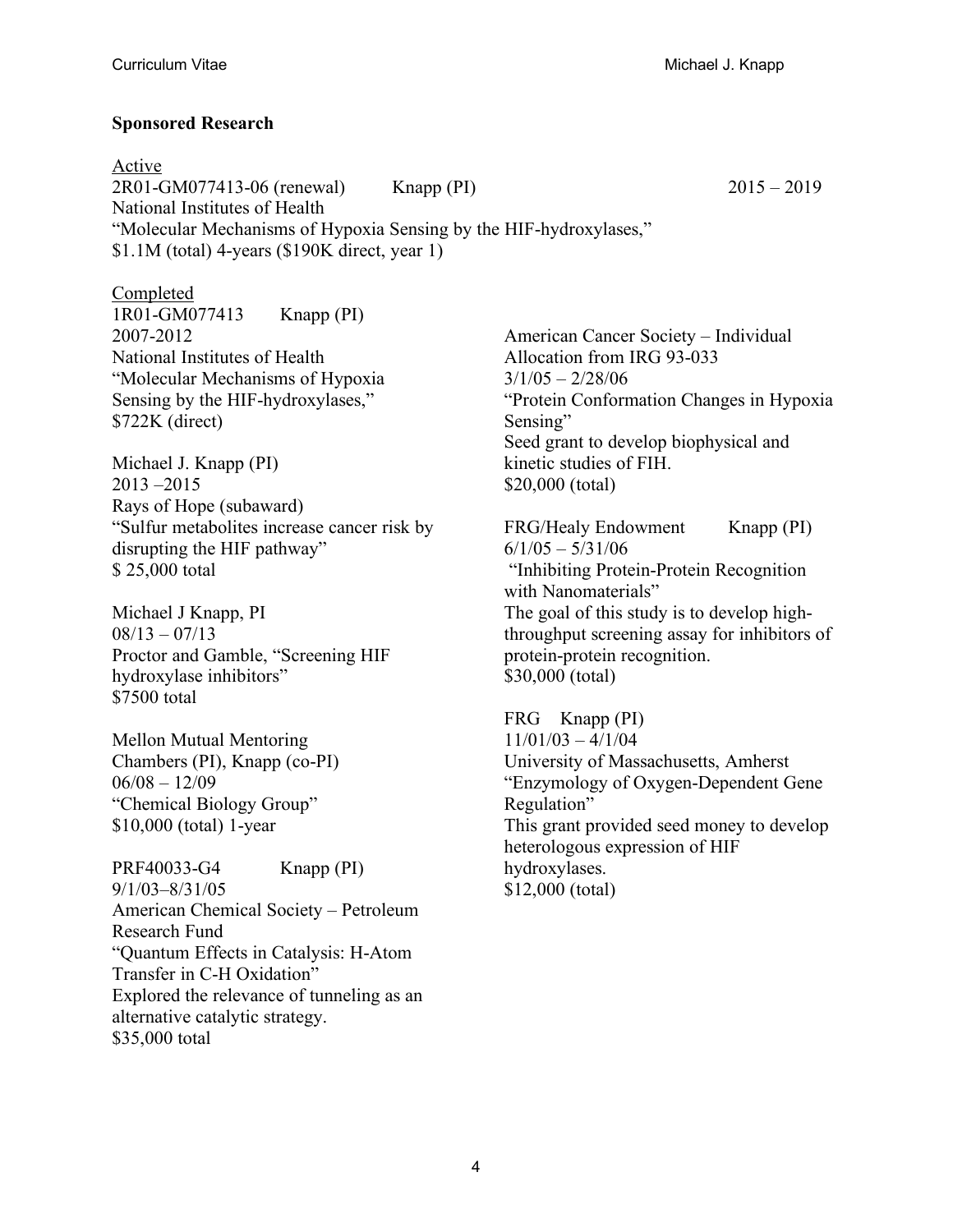## **Publications**

- (52) Chaplin VD, Hangasky JA, Huang HT, Duan R, Maroney MJ, Knapp MJ. "Chloride Supports  $O_2$  Activation in the D201G Facial Triad Variant of Factor-Inhibiting Hypoxia Inducible Factor, an α-Ketoglutarate Dependent Oxygenase." *Inorg. Chem.* (2018) **57**:12588–12595 doi: 10.1021/acs.inorgchem.8b01736.
- (51) Iyer SR, Chaplin VD, Knapp MJ, Solomon EI."  $O_2$  Activation by Nonheme FeII  $\alpha$ -Ketoglutarate-Dependent Enzyme Variants: Elucidating the Role of the Facial Triad Carboxylate in FIH." *J. Amer. Chem. Soc.* (2018) **140**:11777-11783. doi: 10.1021/jacs.8b07277
- (50) Chaplin VD, Valliere MA, Hangasky JA, Knapp MJ "Investigations on the role of a solvent tunnel in the α-ketoglutarate dependent oxygenase factor inhibiting HIF (FIH).". *J Inorg Biochem.* (2018) **178**:63-69. 10.1016/j.jinorgbio.2017.10.001.
- (49) VD Chaplin, AN Barbato, MJ Knapp,  $*$  2017. "Mammalian  $O_2$  Sensing and Signaling," Chapter 7 in *Gas Sensing in Cells*, RSC publishers, S. Aono, Ed. (2017) DOI 10.1039/9781788012836.
- (48) JA Hangasky, CY Taabazuing, CB Martin, SJ Eron, SC Garman, MJ Knapp\* "The facial triad in the alpha-ketoglutarate oxygenase FIH: a role for sterics in linking substrate binding to O2 activation" *J. Inorg. Biochem,* **166**(2017):26-33.
- (47) Taabazuing, CY; Fermann, J; Garman, S; Knapp, MJ.\* "Substrate promotes productive gas binding in the αKG-dependent oxygenase FIH" *Biochemistry*, (2016) 55(2):277-86.
- (46) Pektas S, Taabazuing CY, Knapp MJ.\* "Increased Turnover at Limiting O2 Concentrations by the Thr(387)  $\rightarrow$  Ala Variant of HIF-Prolyl Hydroxylase PHD2." *Biochemistry* (2015) 54(18):2851-7.
- (45) Hangasky JA, Gandhi H, Valliere MA, Ostrom NE,\* Knapp MJ.\* "The rate-limiting step of O2 activation in the α-ketoglutarate oxygenase factor inhibiting hypoxia inducible factor." *Biochemistry* (2014) 53(51):8077-84.
- (44) Hangasky JA, Ivison GT, Knapp MJ.\* "Substrate positioning by Gln(239) stimulates turnover in factor inhibiting HIF, an αKG-dependent hydroxylase." *Biochemistry* (2014) 53(36):5750-8.
- (43) CY Taabazuing, JA Hangasky, MJ Knapp.\* "Oxygen sensing strategies in mammals and bacteria." *J Inorg Biochem.* **133**(2014):63-72.
- (42) Light KM, Hangasky JA, Knapp MJ,\* Solomon EI.\* "First- and second-sphere contributions to Fe(ii) site activation by cosubstrate binding in non-heme Fe enzymes." *Dalton Trans.* **43**(2014):1505-8.
- (41) Pektas S, Knapp MJ.\*, "Substrate preference of the HIF-prolyl hydroxylase-2 (PHD2) and substrate-induced conformational change." *J Inorg Biochem.* 2013 Sep;126:55-60.
- (40) K. Light, J.A. Hangasky, M.J. Knapp,\* E.I. Solomon,\* "Spectroscopic Studies of the Mononuclear Nonheme FeII Enzyme FIH: Second–Sphere Contributions to Reactivity." *J Am Chem Soc.* (2013) 135(26):9665-74.
- (39) J.A. Hangasky, C.Y. Taabazuing, M.A. Valliere and M.J. Knapp.\* "Imposing function down a (cupin)-barrel: seconday structure and metal stereochemistry in the alpha-KGdependent oxygenases." *Metallomics* (2013)
- (38) J.A. Hangasky, E. Saban and M.J. Knapp.\* "Kinetic evidence of aquo release from the Fe(II) alpha-KG dependent hydroxylase, factor inhibiting HIF." *Biochemistry* (2012).
- (37) S.C. Flagg, N. Giri, S. Pektas, M.J. Maroney and M.J. Knapp.\* "Inverse Solvent Isotope Effects Demonstrate Slow Aquo Release from Hypoxia Inducible Factor-Prolyl Hydroxylase (PHD2)." *Biochemistry* **51**(2012): 6654-6666.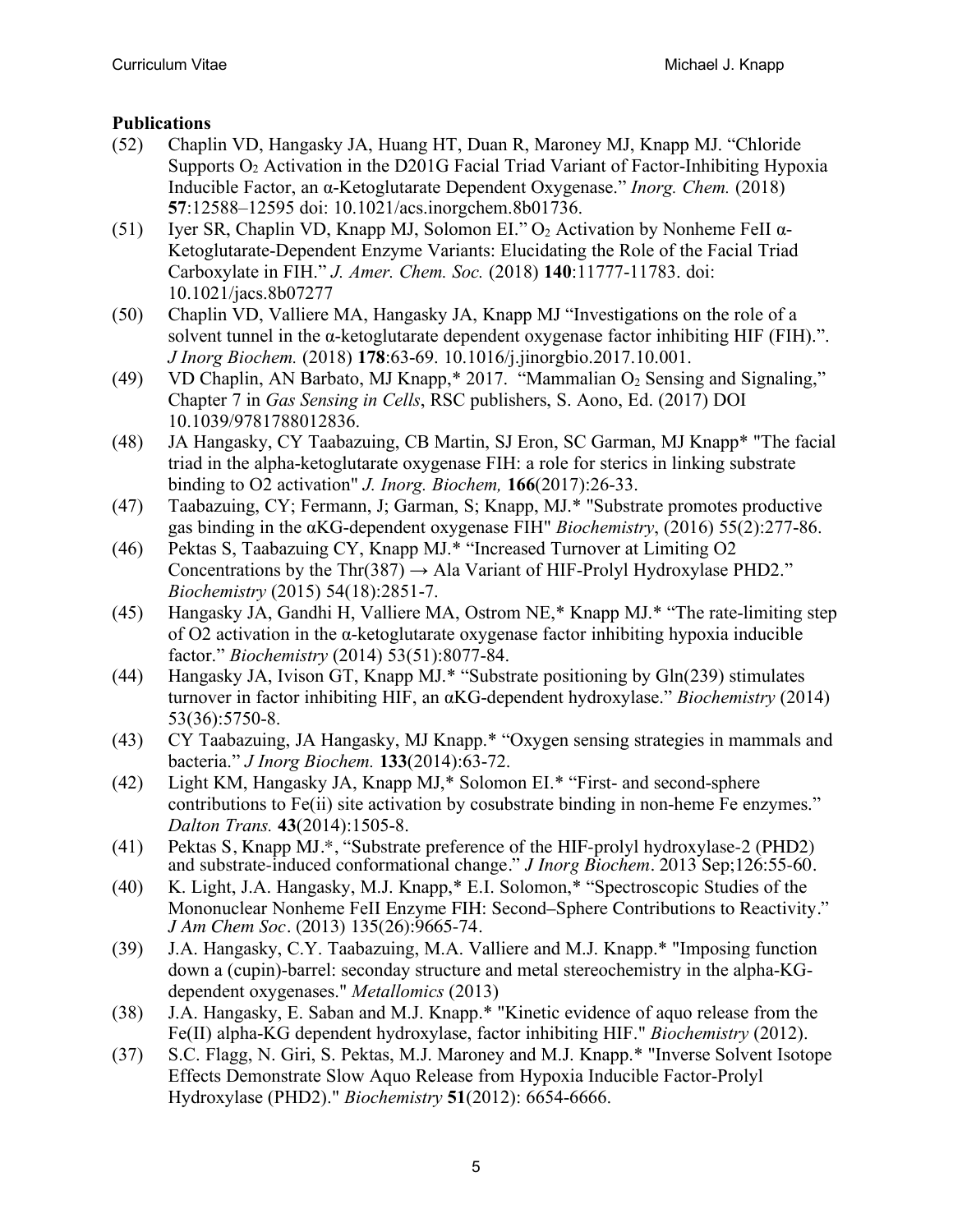- (36) S.C. Flagg, C.B. Martin, C.Y. Taabazuing, B.E. Holmes and M.J. Knapp.\* "Screening chelating inhibitors of HIF-Prolyl Hydroxylase Domain 2 (PHD2) and Factor Inhibiting HIF (FIH)." *J. Inorg. Biochem.* **113**(2012): 25-30.
- (35) E. Saban, Y.-H. Chen, J. A. Hangasky, C. Y. Taabazuing, B. E. Holmes, M. J. Knapp,\* "The Second Coordination Sphere of FIH Controls Hydroxylation," *Biochemistry,* **2011** *50* (21), 4733–4740.
- (34) E. Saban,, S. C. Flagg, M. J. Knapp,\* "Uncoupled O2-activation in the human HIFasparaginyl hydroxylase, FIH, does not produce reactive oxygen species," *J. Inorg. Biochem.* **2011** *105* 630–636*.*
- (33) Germain, M.E.; Knapp, M.J.\* "Optical Explosives Detection: from Color Changes to Fluorescence Turn-On," *Chem. Soc. Rev.* **2009** *38*(9), 2543-2555.
- (32) Carver, A.C.; De, M.; Bayraktar, H.; Rana, S.; Rotello, V.M.; Knapp, M. J.\*; "Intermolecular Electron-Transfer Catalyzed on Nanoparticle Surfaces," *J. Am. Chem. Soc.*, **2009**, *131*(11), 3798-3799.
- (31) Carver, A. C.; Knapp, M. J.\* "Electron and energy transfer reactions of  $\left[\text{Ru(bpy)}_3\right]^{2+\frac{\pi}{3}+}$ with copper-phenolates," *Polyhedron* **2008**, *27*, 3313-3317.
- (30) Chen, Y.-H.; Comeaux, L. M.; Herbst, R. M.; Saban, E.; Kennedy, D. C.; Maroney, M. J.; Knapp, M. J.\* "Coordination changes and auto-hydroxylation of FIH-1: uncoupled O2-activation in a human hypoxia sensor," *J. Inorg. Biochem.* **2008**, *102* 2120–2129*. Part of the "Young Investigators Issue*."
- (29) Germain, M. E.; Knapp, M. J.\* "Turn-on fluorescence detection of  $H_2O_2$  and TATP," *Inorg. Chem.* **2008**, *47*, 9748-9750.
- (28) Germain, M. E.; Vargo, T. R.; McClure, B. A.; Rack, J. J.; Van Patten, P. G.; Odoi, M.; Knapp, M. J.\* "Quenching Mechanism of Zn(Salicylaldimine) by Nitroaromatics," *Inorg. Chem.* **2008**, *47*, 6203-6211.
- (27) Germain, M. E.; Knapp, M. J.\* "Discrimination of nitroaromatics and explosives mimics by a fluorescent Zn(salicylaldimine) sensor array," *J. Am. Chem. Soc.* **2008**, *130*, 5422- 5423.
- (26) Chen, Y.-H.; Comeaux, L. M.; Eyles, S. J.; Knapp, M. J.\* "Auto-hydroxylation of FIH-1, an Fe(II), α-ketoglutarate dependent human hypoxia sensor," *Chem. Commun.* **2008**, 4768 - 4770.
- (25) Bayraktar, H.; Srivastava, S.; You, C. C.; Rotello, V. M.\*; Knapp, M. J.\* "Controlled nanoparticle assembly through protein conformational changes," *Soft Matter* **2008**, *4*, 751-756. *Cover article*
- (24) Sandanaraj, B. S.; Bayraktar, H.; Krishnamoorthy, K.; Knapp, M. J.\*; Thayumanavan, S.\* "Recognition and modulation of cytochrome c's redox properties using an amphiphilic homopolymer," *Langmuir* **2007**, *23*, 3891-3897.
- (23) Germain, M. E.; Vargo, T. R.; Khalifah, P. G.; Knapp, M. J.\* "Fluorescent Detection of Nitroaromatics and 2,3-Dimethyl 2,3-dinitrobutane (DMNB) by a Zinc Complex: (salophen)Zn," *Inorg. Chem.* **2007**, *46*, 4422-4429.
- (22) Bayraktar, H.; You, C. C.; Rotello, V. M.\*; Knapp, M. J.\* "Facial control of nanoparticle binding to cytochrome c," *J. Am. Chem. Soc.* **2007**, *129*, 2732-2733.
- (21) You, C. C.; Agasti, S. S.; De, M.; Knapp, M. J.; Rotello, V. M.\* "Modulation of the catalytic behavior of alpha-chymotrypsin at monolayer-protected nanoparticle surfaces," *J. Am. Chem. Soc.* **2006**, *128*, 14612-14618.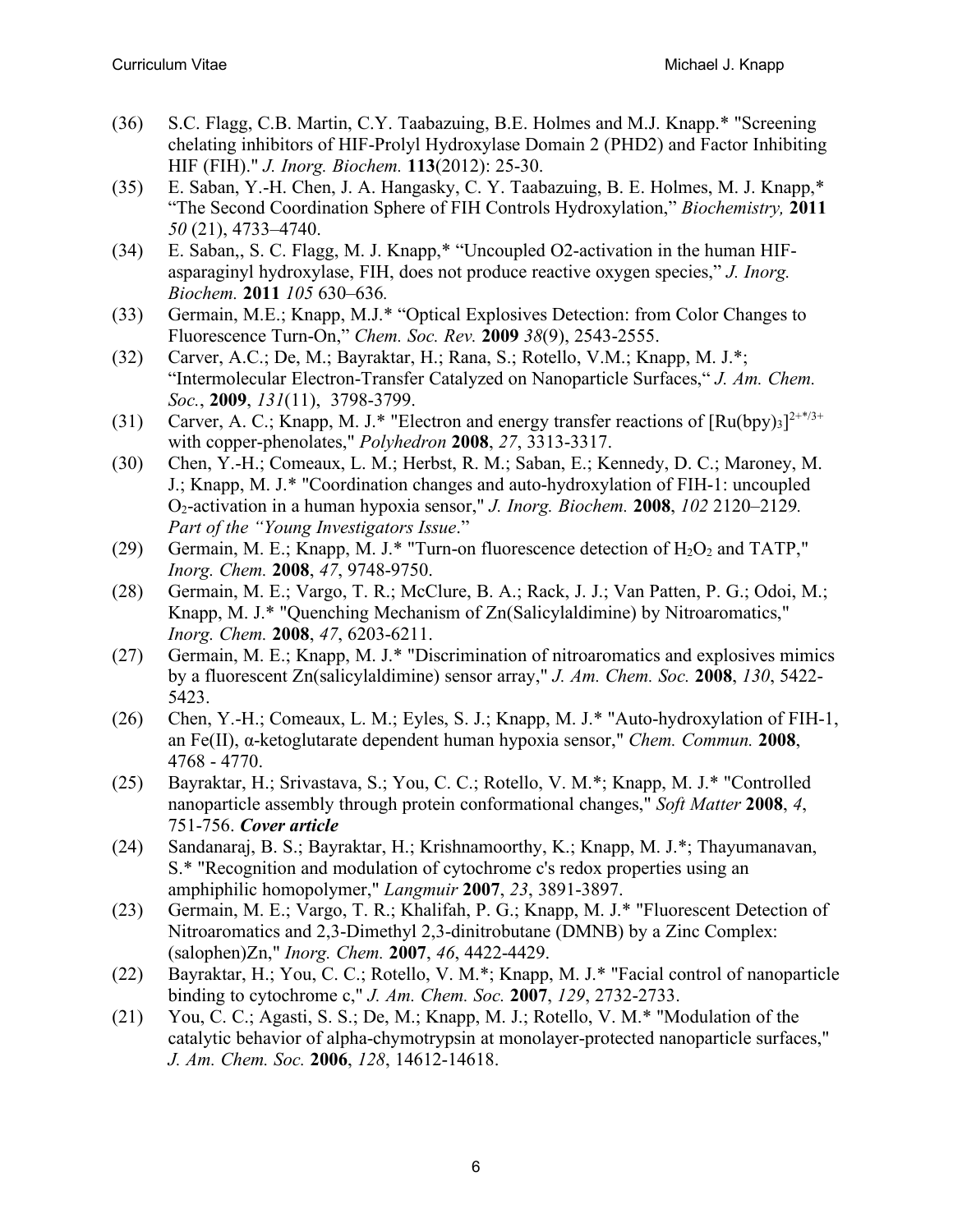- (20) Bayraktar, H.; Ghosh, P. S.; Rotello, V. M.\*; Knapp, M. J.\* "Disruption of proteinprotein interactions using nanoparticles: inhibition of cytochrome c peroxidase," *Chem. Commun.* **2006**, 1390-1392.
- (19) Knapp, M. J.; Meyer, M. M.; Klinman, J. P. In *Handbook of Hydrogen Transfer, Vol; 2: Biological Aspects of Hydrogen Transfer*; Schowen, R. L., Klinman, J. P., Eds.; VCH: Weinheim, 2006.
- (18) Knapp, M. J.; Klinman, J. P. "Kinetic studies of oxygen reactivity in soybean lipoxygenase-1," *Biochemistry* **2003**, *42*, 11466-11475.
- (17) Sanudo, E. C.; Grillo, V. A.; Knapp, M. J.; Bollinger, J. C.; Huffman, J. C.; Hendrickson, D. N.; Christou, G. "Tetranuclear manganese complexes with dimer-ofdimer and ladder structures from the use of a bis-bipyridyl ligand," *Inorg. Chem.* **2002**, *41*, 2441-2450.
- (16) Knapp, M. J.; Rickert, K.; Klinman, J. P. "Temperature-dependent isotope effects in soybean lipoxygenase-1: Correlating hydrogen tunneling with protein dynamics," *J. Am. Chem. Soc.* **2002**, *124*, 3865-3874.
- (15) Knapp, M. J.; Klinman, J. P. "Environmentally coupled hydrogen tunneling Linking catalysis to dynamics," *Eur. J. Biochem.* **2002**, *269*, 3113-3121.
- (14) Francisco, W. A.; Knapp, M. J.; Blackburn, N. J.; Klinman, J. P. "Hydrogen tunneling in peptidylglycine alpha-hydroxylating monooxygenase," *J. Am. Chem. Soc.* **2002**, *124*, 8194-8195.
- (13) Knapp, M. J.; Seebeck, F. P.; Klinman, J. P. "Steric control of oxygenation regiochemistry in soybean lipoxygenase-1," *J. Am. Chem. Soc.* **2001**, *123*, 2931-2932.
- (12) Krzystek, J.; Telser, J.; Knapp, M. J.; Hendrickson, D. N.; Aromi, G.; Christou, G.; Angerhofer, A.; Brunel, L. C. "High-frequency and -field electron paramagnetic resonance of high-spin manganese(III) in axially symmetric coordination complexes," *Appl. Magn. Reson.* **2001**, *21*, 571-585.
- (11) Maes, E. M.; Knapp, M. J.; Czernuszewicz, R. S.; Hendrickson, D. N. "Ligand conformational effects on the resonance Raman signature of  $[Fe_4S_4(SAryl)_4]^2$  clusters," *J. Phys. Chem. B* **2000**, *104*, 10878-10884.
- (10) Knapp, M. J.; Krzystek, J.; Brunel, L. C.; Hendrickson, D. N. "High-frequency EPR study of the ferrous ion in the reduced rubredoxin model [Fe(SPh)<sub>4</sub>]<sup>2-</sup>," *Inorg. Chem.* **2000**, *39*, 281-288.
- (9) Brechin, E. K.; Knapp, M. J.; Huffman, J. C.; Hendrickson, D. N.; Christou, G. "New hexanuclear and octanuclear iron(III) oxide clusters: octahedral  $[Fe<sub>6</sub>O<sub>2</sub>]$ <sup>14+</sup> species and core isomerism in [Fe8O4] 16+ complexes," *Inorg. Chim. Acta* **2000**, *297*, 389-399.
- (8) Knapp, M. J.; Krzystek, J.; Brunel, L. C.; Hendrickson, D. N. "High-field EPR study of resonance-delocalized [Fe<sub>2</sub>(OH)<sub>3</sub>(tmtacn)<sub>2</sub>]<sup>2+</sup>," *Inorg. Chem.* **1999**, 38, 3321-3328.
- (7) Grant, C. M.; Stamper, B. J.; Knapp, M. J.; Folting, K.; Huffman, J. C.; Hendrickson, D. N.; Christou, G. "Syntheses, crystal structures and properties of mononuclear chromium(III) and dinuclear vanadium(III) and copper(II) complexes with a bisbipyridyl ligand," *J. Chem. Soc. Dalton* **1999**, 3399-3405.
- (6) Aromi, G.; Knapp, M. J.; Claude, J. P.; Huffman, J. C.; Hendrickson, D. N.; Christou, G. "High-spin molecules: Hexanuclear Mn-III clusters with  $[Mn_6O_4X_4]^{6+}$  (X = Cl-, Br-) face-capped octahedral cores and S=12 ground states," *J. Am. Chem. Soc.* **1999**, *121*, 5489-5499.